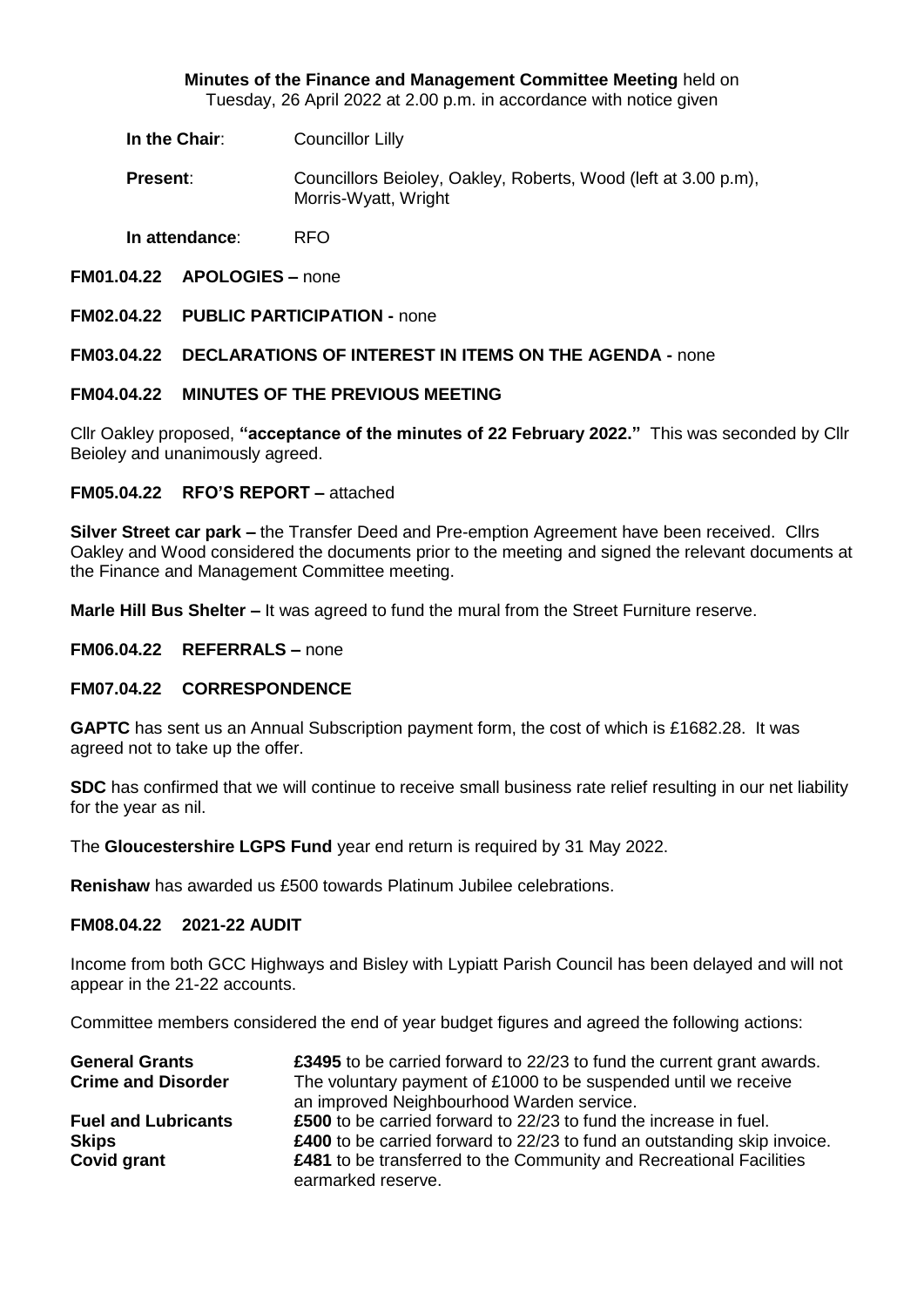Cllr Morris-Wyatt asked whether the budget figures could be shown on the report to provide a current budget balance separately, without the inclusion of the other funds. Scribe has been asked about this issue before but it was not possible at that time. It is recommended that Cllr Morris-Wyatt speaks to Scribe about this. *ACTION: RFO/Cllr Morris-Wyatt*

**Covid Grants –** after deducting the wet pour expenditure of £2,899, there will be a balance of £5,698.74 remaining, £5217.74 of which is in General Reserves. It was agreed to transfer to the Community and Recreational Facilities earmarked reserve. *ACTION: RFO*

# **FM09.04.22 COMMUNITY INFRASTURE LEVY PAYMENTS**

There is a total of £4,120.85 in our bank account that needs to be allocated to the delivery of a capital infrastructure item. Works has recommended that a replacement flag pole is funded from this CIL. Cllr Wood proposed, **"we purchase a Harrison 6m flagpole at a cost of £565 plus VAT to be funded from the above CIL."** This was seconded by Cllr Lilly. A vote realised one abstention. *ACTION: RFO*

A replacement Activity Trail is required in Bussage Pleasure Ground. Works is asking for funding for this item to come from the above CIL payment. Cllr Wood proposed, **"we agree to £1000 for the Activity Trail to be funded from the above CIL."** This was seconded by Cllr Oakley and unanimously agreed. *ACTION: Works*

Cllr Lilly proposed**, "the balance of the CIL funding (taking the above amounts into consideration) to be allocated to the Community and Recreational Facilities earmarked reserve."** This was seconded by Cllr Wood and unanimously agreed. *ACTION: RFO*

# **FM10.04.22 BUSINESS PLAN REVIEW**

The committee considered the current plan with the following amendments:

Page 2 – Play and recreation equipment – second bullet point, Improving disable access – delete second sentence. We are currently communicating with Barnwood Trust as to grants for disabled access.

Page 3 – Frith Youth Centre – increase amount to £18,000 p.a.

Influencing planning decisions – delete the paragraph on Neighbourhood Plan.

page 5 – Financial Implications – Frith Youth Centre – increase amounts in each column to £18,000. Neighbourhood Plan – delete row. Wall repair – delete row. As an aside, the wall bordering Sycamore Grove was commented on, stating that it had disintegrated to such an extent in that it was now a pile of rubble and foliage. Green Square has been asked several times if they will rebuild but they have said they are not planning to do so. It is suggested that SDC Planning is contacted to investigate responsibility/what is stated on the plans/planning approval. It is agreed that Cotswold stone walls are part of Chalford's identity, and it would be disappointing if the wall was left in its present condition.

Road Safety – add £2000 to Year 2. Parish Centre heat pump – delete row.

New Cemetery – Cllrs Lilly and L Taylor met with the owner of potential land yesterday. The cost of the land is beyond our means. Another area that was considered is also unsuitable due to access problems.

# **FM11.04.22 DIRECT DEBITS**

The following direct debits were agreed: Green Energy Gas/electricity PC/Cemetery Monthly Actual cost Plusnet **Broadband/Telephone** Monthly £43.80 CF Corporate Finance Photocopier Lease Quarterly £197.87